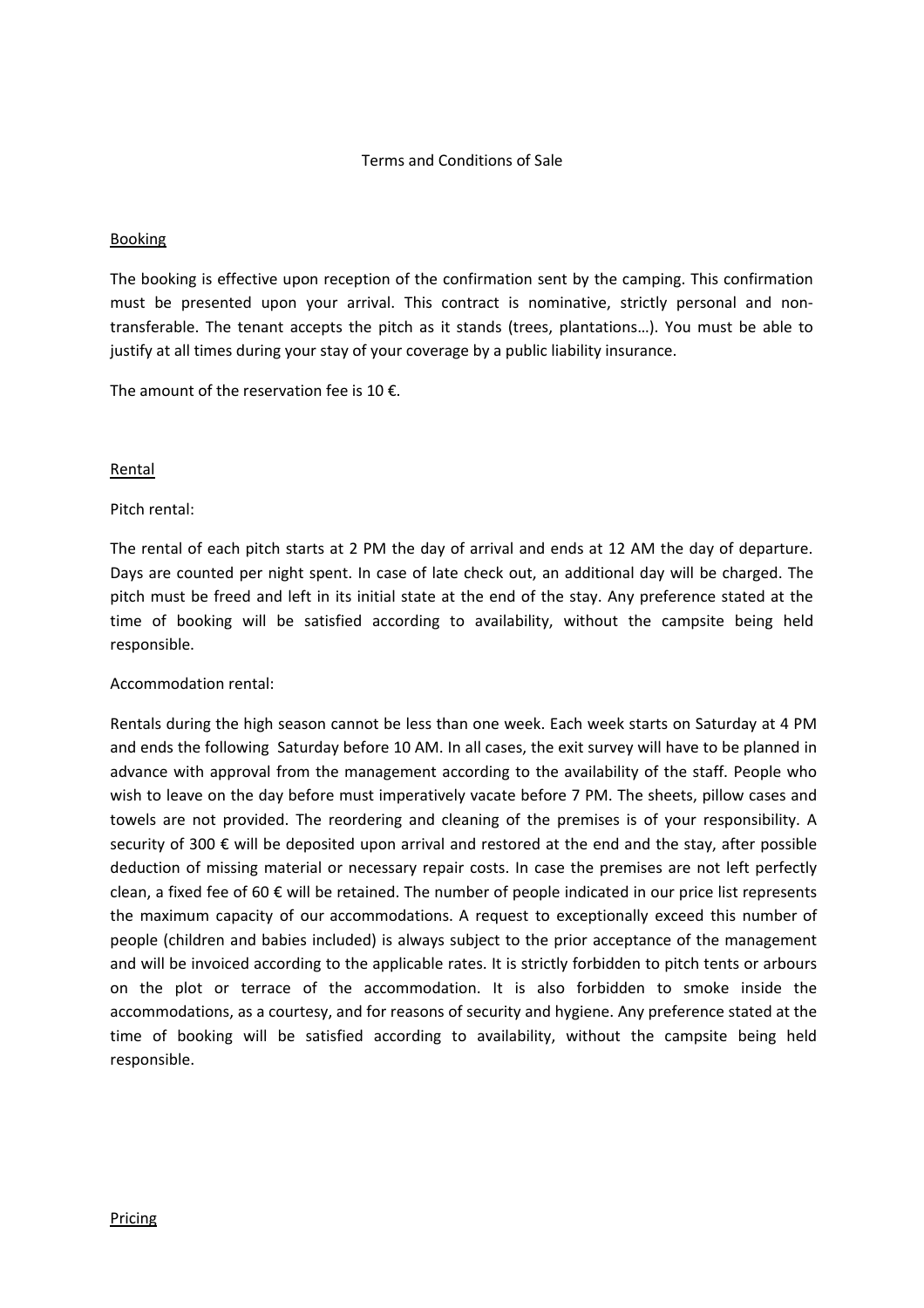Indicated prices include VAT. They do not include:

- the tourist tax:  $0.33 \notin /$  adult /night
- the household waste removal tax:  $0.22 \epsilon$  / person / night
- the pets

### Security deposit

A security deposit of 300 € (bank check only) will be requested on arrival. Any object that is broken or lost will be invoiced. An exit survey will be done before your departure and your security deposit check will be returned the week after.

You are required to leave the premises perfectly clean. If otherwise, the cleaning will be invoiced 60€.

### **Payment**

The camping accepts payments by credit card, check, cash and holiday vouchers.

The camping is labelled VACAF.

An advance payment of 52  $\epsilon$  (including 10  $\epsilon$  of reservation fee) will be requested upon booking of a camping pitch. For the rentals, an advance payment of 30 % of the total price will be requested upon booking of your accommodation.

The balance of the stay will be due 1 month before the start date of the stay.

#### Cancellation

If your cancellation (only in case of proven force majeure: medical condition, etc.) reaches us in writing at least 2 months before your arrival, the advance payment will be refunded at 100%; between 1 and 2 months, at 50%, and within less than 1 month before arrival, the advance will remain acquired to the owner.

Under no circumstances can the booking fee be refunded.

You can, if you wish, subscribe a cancellation insurance (contact us).

If you not take possession of the accommodation on time, the management reserves the right to relet the unit if it is not occupied within 24 hours following the scheduled start date of your stay.

You cannot claim a discount in case of check-out before the scheduled final date of your stay.